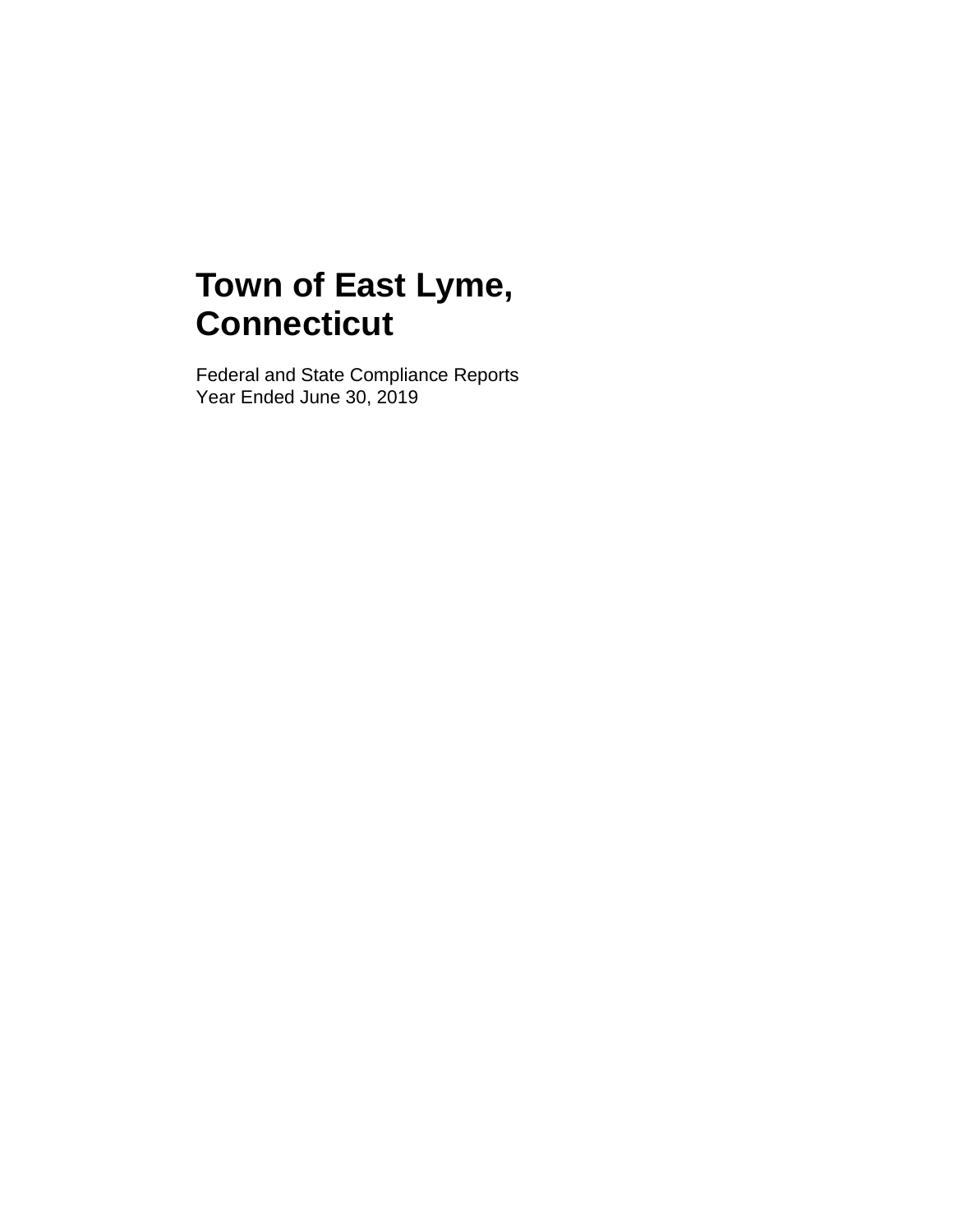## **Contents**

| Report Required by the Federal Single Audit Act and Uniform Guidance                    |           |
|-----------------------------------------------------------------------------------------|-----------|
| Report on compliance for each major federal program; report on internal control over    |           |
| compliance; and report on schedule of expenditures of federal awards required by the    |           |
| Uniform Guidance                                                                        | $1 - 2$   |
| Schedule of expenditures of federal awards                                              | $3 - 4$   |
| Notes to schedule of expenditures of federal awards                                     | 5         |
| Schedule of findings and questioned costs                                               | $6 - 7$   |
| Summary of prior year audit findings                                                    | 8         |
|                                                                                         |           |
| <b>Report Required by Government Auditing Standards</b>                                 |           |
| Report on internal control over financial reporting and on compliance and other matters |           |
| based on an audit of financial statements performed in accordance with Government       |           |
| <b>Auditing Standards</b>                                                               | $9 - 10$  |
| <b>Report Required by the State Single Audit Act</b>                                    |           |
| Report on compliance for each major state program; report on internal control over      |           |
| compliance; and report on the schedule of expenditures of state financial assistance    |           |
| required by the state single audit act                                                  | $11 - 12$ |
| Schedule of expenditures of state financial assistance                                  | $13 - 14$ |
| Notes to schedule of expenditures of state financial assistance                         | 15        |
| Schedule of state single audit compliance findings and questioned costs                 | $16 - 17$ |
| Summary of prior year state financial assistance audit findings                         | 18        |
|                                                                                         |           |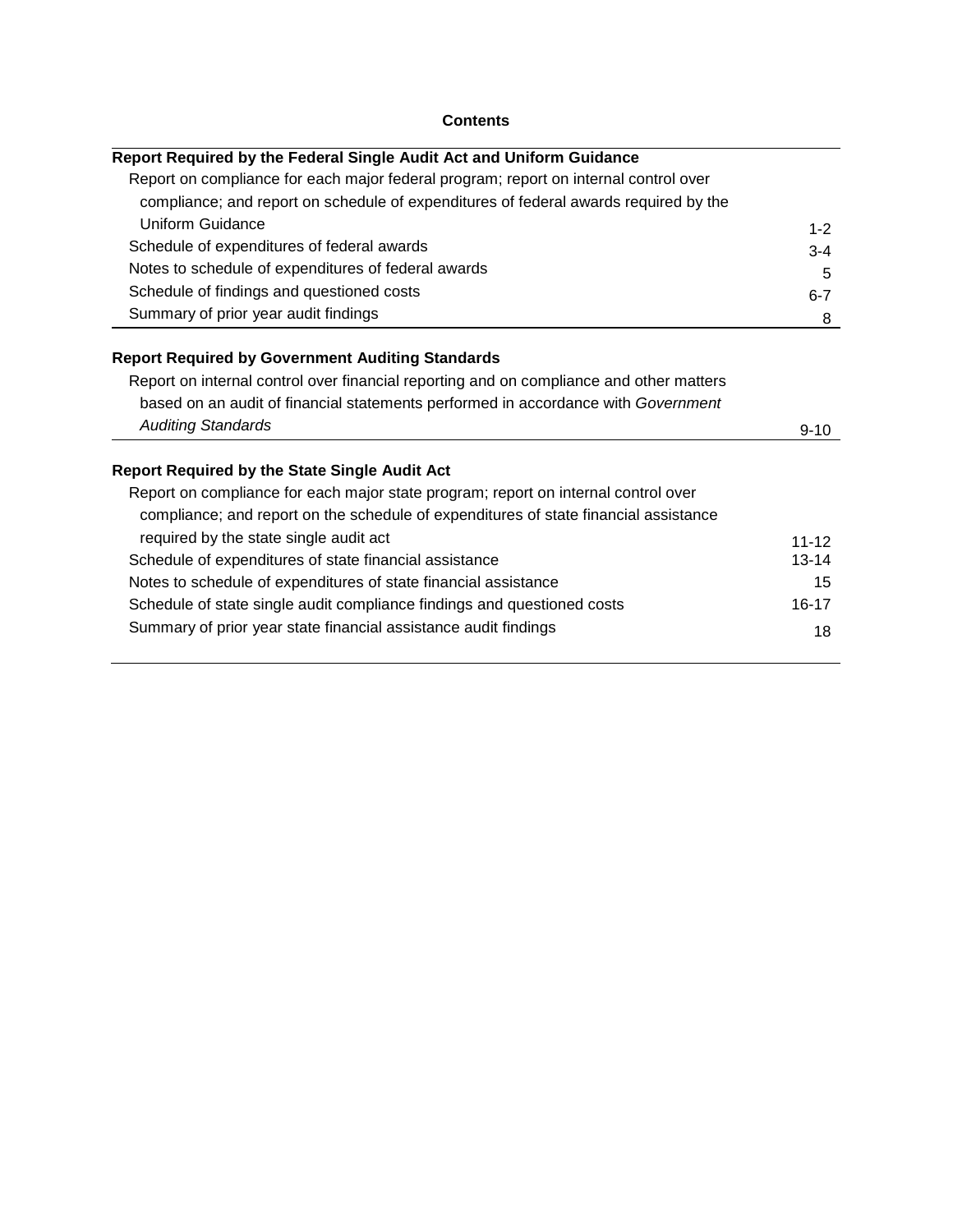

#### **Report on Compliance for Each Major Federal Program; Report on Internal Control Over Compliance; and Report on Schedule of Expenditures of Federal Awards Required by the Uniform Guidance**

#### **Independent Auditor's Report**

To the Board of Finance Town of East Lyme, Connecticut

#### **Report on Compliance for Each Major Federal Program**

We have audited Town of East Lyme, Connecticut's (the Town) compliance with the types of compliance requirements described in the *OMB Compliance Supplement* that could have a direct and material effect on each of the Town's major federal programs for the year ended June 30, 2019. The Town's major federal programs are identified in the summary of auditor's results section of the accompanying schedule of findings and questioned costs.

#### **Management's Responsibility**

Management is responsible for compliance with the federal statutes, regulations, and the terms and conditions of its federal awards applicable to its federal programs.

#### **Auditor's Responsibility**

Our responsibility is to express an opinion on compliance for each of the Town's major federal programs based on our audit of the types of compliance requirements referred to above. We conducted our audit of compliance in accordance with auditing standards generally accepted in the United States of America; the standards applicable to financial audits contained in *Government Auditing Standards*, issued by the Comptroller General of the United States; and the audit requirements of Title 2 U.S. *Code of Federal Regulations* Part 200, *Uniform Administrative Requirements, Cost Principles, and Audit Requirements for Federal Awards* (Uniform Guidance). Those standards and the Uniform Guidance require that we plan and perform the audit to obtain reasonable assurance about whether noncompliance with the types of compliance requirements referred to above that could have a direct and material effect on a major federal program occurred. An audit includes examining, on a test basis, evidence about the Town's compliance with those requirements and performing such other procedures, as we considered necessary in the circumstances.

We believe that our audit provides a reasonable basis for our opinion on compliance for each major federal program. However, our audit does not provide a legal determination of the Town's compliance.

#### **Opinion on Each Major Federal Program**

In our opinion, the Town complied, in all material respects, with the types of compliance requirements referred to above that could have a direct and material effect on each of its major federal programs for the year ended June 30, 2019.

THE POWER OF BEING UNDERSTOOD AUDIT | TAX | CONSULTING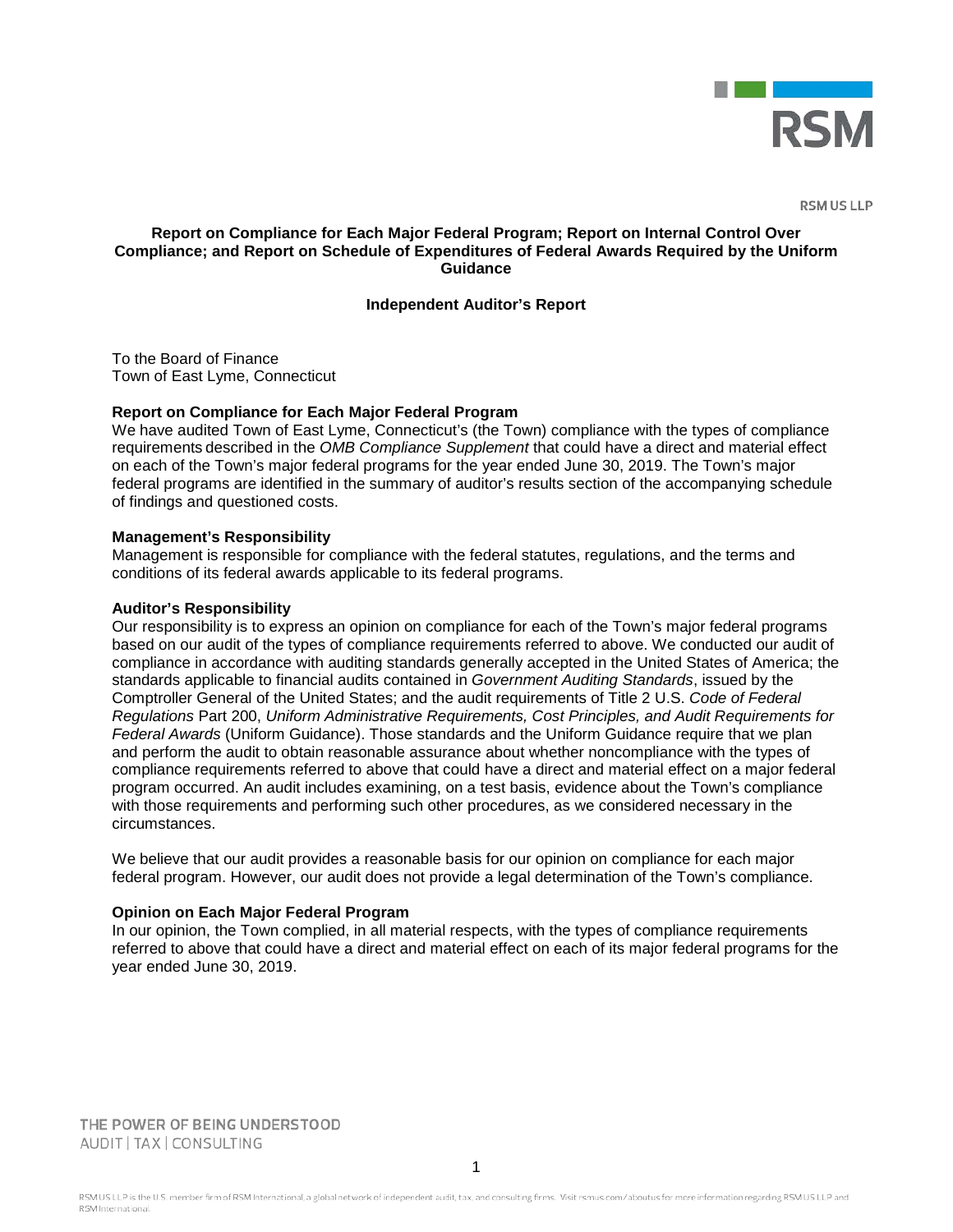#### **Report on Internal Control Over Compliance**

Management of the Town is responsible for establishing and maintaining effective internal control over compliance with the types of compliance requirements referred to above. In planning and performing our audit of compliance, we considered the Town's internal control over compliance with the types of requirements that could have a direct and material effect on each major federal program to determine the auditing procedures that are appropriate in the circumstances for the purpose of expressing an opinion on compliance for each major federal program and to test and report on internal control over compliance in accordance with the Uniform Guidance, but not for the purpose of expressing an opinion on the effectiveness of internal control over compliance. Accordingly, we do not express an opinion on the effectiveness of the Town's internal control over compliance.

A *deficiency in internal control over compliance* exists when the design or operation of a control over compliance does not allow management or employees, in the normal course of performing their assigned functions, to prevent, or detect and correct, noncompliance with a type of compliance requirement of a federal program on a timely basis. A *material weakness in internal control over compliance* is a deficiency, or a combination of deficiencies, in internal control over compliance, such that there is a reasonable possibility that material noncompliance with a type of compliance requirement of a federal program will not be prevented, or detected and corrected, on a timely basis. A *significant deficiency in internal control over compliance* is a deficiency, or a combination of deficiencies, in internal control over compliance with a type of compliance requirement of a federal program that is less severe than a material weakness in internal control over compliance, yet important enough to merit attention by those charged with governance.

Our consideration of internal control over compliance was for the limited purpose described in the first paragraph of this section and was not designed to identify all deficiencies in internal control over compliance that might be material weaknesses or significant deficiencies. We did not identify any deficiencies in internal control over compliance that we consider to be material weaknesses. However, material weaknesses may exist that have not been identified.

The purpose of this report on internal control over compliance is solely to describe the scope of our testing of internal control over compliance and the results of that testing based on the requirements of the Uniform Guidance. Accordingly, this report is not suitable for any other purpose.

#### **Report on Schedule of Expenditures of Federal Awards Required by the Uniform Guidance**

We have audited the financial statements of the governmental activities, the business-type activities, each major fund, and the aggregate remaining fund information of the Town as of and for the year ended June 30, 2019, and the related notes to the financial statements, which collectively comprise the Town's basic financial statements. We issued our report thereon dated February 27, 2020, which contained unmodified opinions on those financial statements. Our audit was conducted for the purpose of forming opinions on the financial statements that collectively comprise the basic financial statements. The accompanying schedule of expenditures of federal awards is presented for purposes of additional analysis as required by the Uniform Guidance and is not a required part of the basic financial statements. Such information is the responsibility of management and was derived from and relates directly to the underlying accounting and other records used to prepare the basic financial statements. The information has been subjected to the auditing procedures applied in the audit of the financial statements and certain additional procedures, including comparing and reconciling such information directly to the underlying accounting and other records used to prepare the basic financial statements or to the basic financial statements themselves, and other additional procedures in accordance with auditing standards generally accepted in the United States of America. In our opinion, the schedule of expenditure of federal awards is fairly stated in all material respects in relation to the basic financial statements as a whole.

**RSM US LLP** 

New Haven, Connecticut February 27, 2020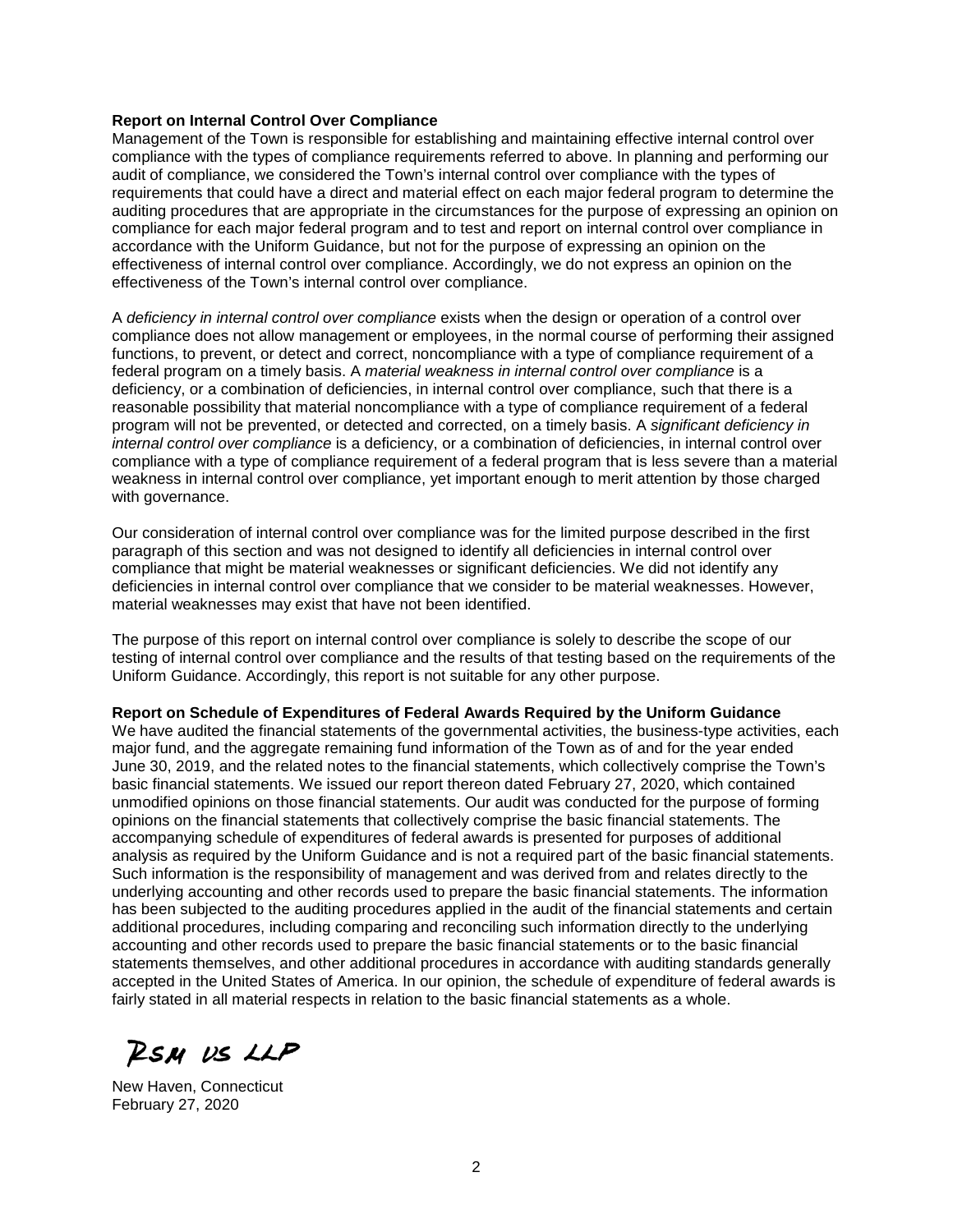## **Schedule of Expenditures of Federal Awards For the Year Ended June 30, 2019**

| Federal Grantor/Pass-Through<br>Grantor/Program or Cluster Title | Federal<br><b>CFDA</b><br>Number | Pass-Through<br>Entity Identifying<br>Number | Passed through<br>to Subrecipients | Expenditures |  |  |
|------------------------------------------------------------------|----------------------------------|----------------------------------------------|------------------------------------|--------------|--|--|
| <b>U.S. Department of Agriculture</b>                            |                                  |                                              |                                    |              |  |  |
| Passed through State Department of Education:                    |                                  |                                              |                                    |              |  |  |
| <b>Child Nutrition Cluster:</b>                                  |                                  |                                              |                                    |              |  |  |
| School Breakfast Program                                         | 10.555                           | 12060-SDE64370-20508                         | \$                                 | S<br>40,574  |  |  |
| National School Lunch Program                                    | 10.555                           | 12060-SDE64370-20560                         |                                    | 295,753      |  |  |
| <b>Total Child Nutrition Cluster</b>                             |                                  |                                              |                                    | 40,574       |  |  |
|                                                                  |                                  |                                              |                                    |              |  |  |
| <b>Total U.S. Department of Agriculture</b>                      |                                  |                                              |                                    | 295,753      |  |  |
| <b>U.S. Department of Education</b>                              |                                  |                                              |                                    |              |  |  |
| Passed through State Department of Education:                    |                                  |                                              |                                    |              |  |  |
| Title I - Improving Basic Programs 17-19                         | 84.010                           | 12060-SDE64370-20679                         |                                    | 194,064      |  |  |
| Title I - Improving Basic Programs 18-20                         | 84.010                           | 12060-SDE64370-20679                         |                                    | 192,111      |  |  |
| <b>Total Title I</b>                                             |                                  |                                              |                                    | 194,064      |  |  |
| Special Education - Cluster:                                     |                                  |                                              |                                    |              |  |  |
| IDEA Part B, Section 619- Preschool 17-19                        | 84.173                           | 12060-SDE64370-20983                         |                                    | 11,010       |  |  |
| IDEA Part B, Sec 611 17-19                                       | 84.027                           | 12060-SDE64370-20977                         |                                    | 127,902      |  |  |
| IDEA Part B, Sec 611 18-20                                       | 84.027                           | 12060-SDE64370-20977                         |                                    | 382.479      |  |  |
| <b>Total Special Education - Cluster</b>                         |                                  |                                              |                                    | 138,912      |  |  |
| Carl Perkins - Basic Grants to States                            | 84.048                           | 12060-SDE64370-20742                         |                                    | 23,522       |  |  |
| Title II Part A - Teachers 18-20                                 | 84.367                           | 12060-SDE64370-20858                         |                                    | 41,164       |  |  |
| <b>Total U.S. Department of Education</b>                        |                                  |                                              |                                    | 574,590      |  |  |

(Continued)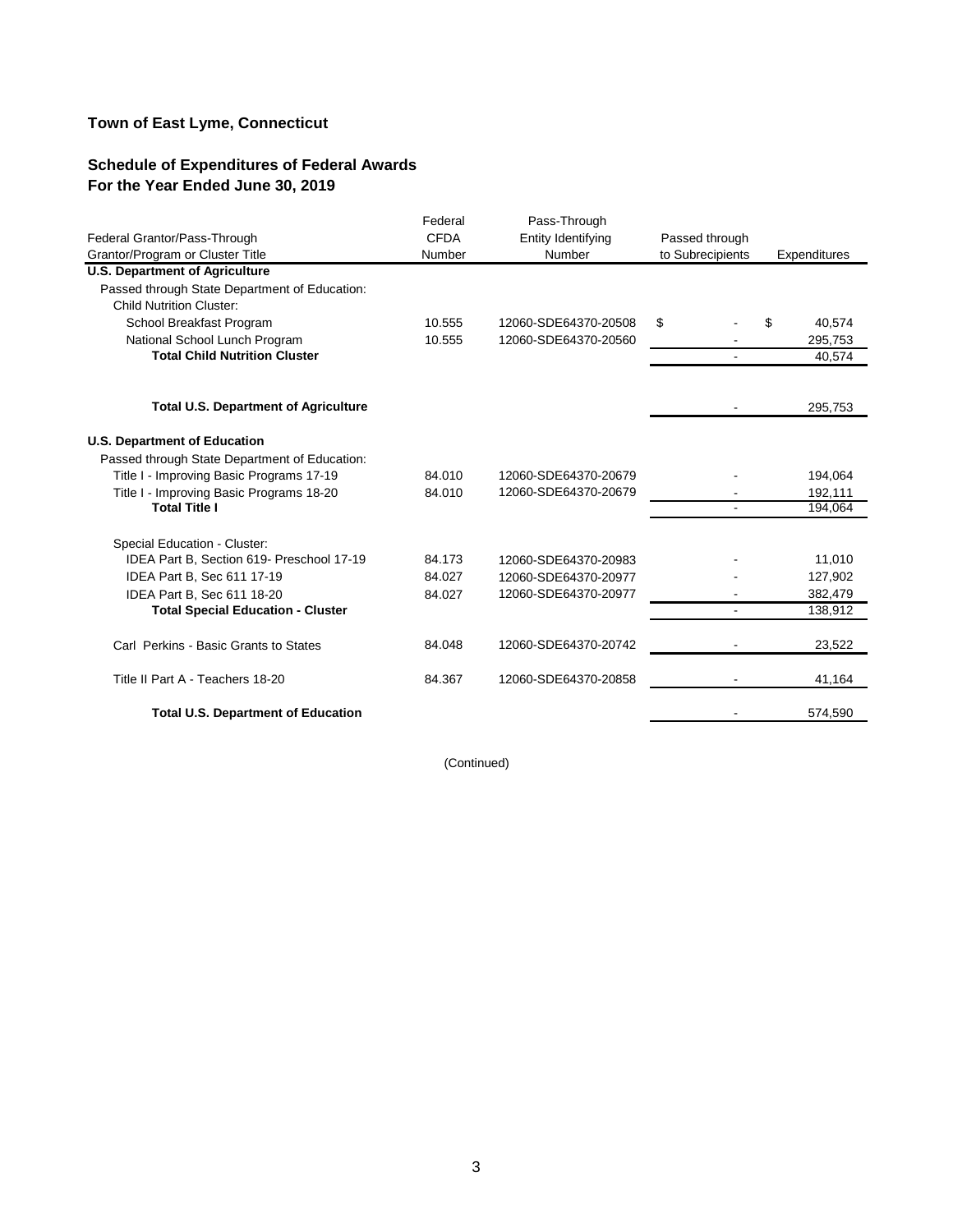## **Schedule of Expenditures of Federal Awards (Continued) For the Year Ended June 30, 2019**

|                                                                                                                                    | Federal     | Pass-Through         |   |                  |    |              |
|------------------------------------------------------------------------------------------------------------------------------------|-------------|----------------------|---|------------------|----|--------------|
| Federal Grantor/Pass-Through                                                                                                       | <b>CFDA</b> | Entity Identifying   |   | Passed through   |    |              |
| Grantor/Program or Cluster Title                                                                                                   | Number      | Number               |   | to Subrecipients |    | Expenditures |
| U.S. Department of Transportation                                                                                                  |             |                      |   |                  |    |              |
| Passed through the State Department of Transportation:                                                                             |             |                      |   |                  |    |              |
| Alcohol Open Container                                                                                                             | 20.601      | 12062-DOT57343-22091 | S |                  | \$ | 76,054       |
| Passed through the State Department of Environmental<br>Protection:                                                                |             |                      |   |                  |    |              |
| Recreational Trails Program                                                                                                        | 20.219      | 12060-DEP44321-20296 |   |                  |    | 2,635        |
| <b>Total U.S. Department of Transportation</b>                                                                                     |             |                      |   |                  |    | 78,689       |
| U.S. National Endowment for the Humanities<br>Passed through the State Department of Economic and<br><b>Community Development:</b> |             |                      |   |                  |    |              |
| National Endowment of the Arts                                                                                                     | 45.025      | 12060-ECD46820-20328 |   |                  |    | 358          |
| <b>Total Expenditures of Federal Awards</b>                                                                                        |             |                      |   |                  |    | 79,047       |

See Notes to Schedule of Expenditures of Federal Awards.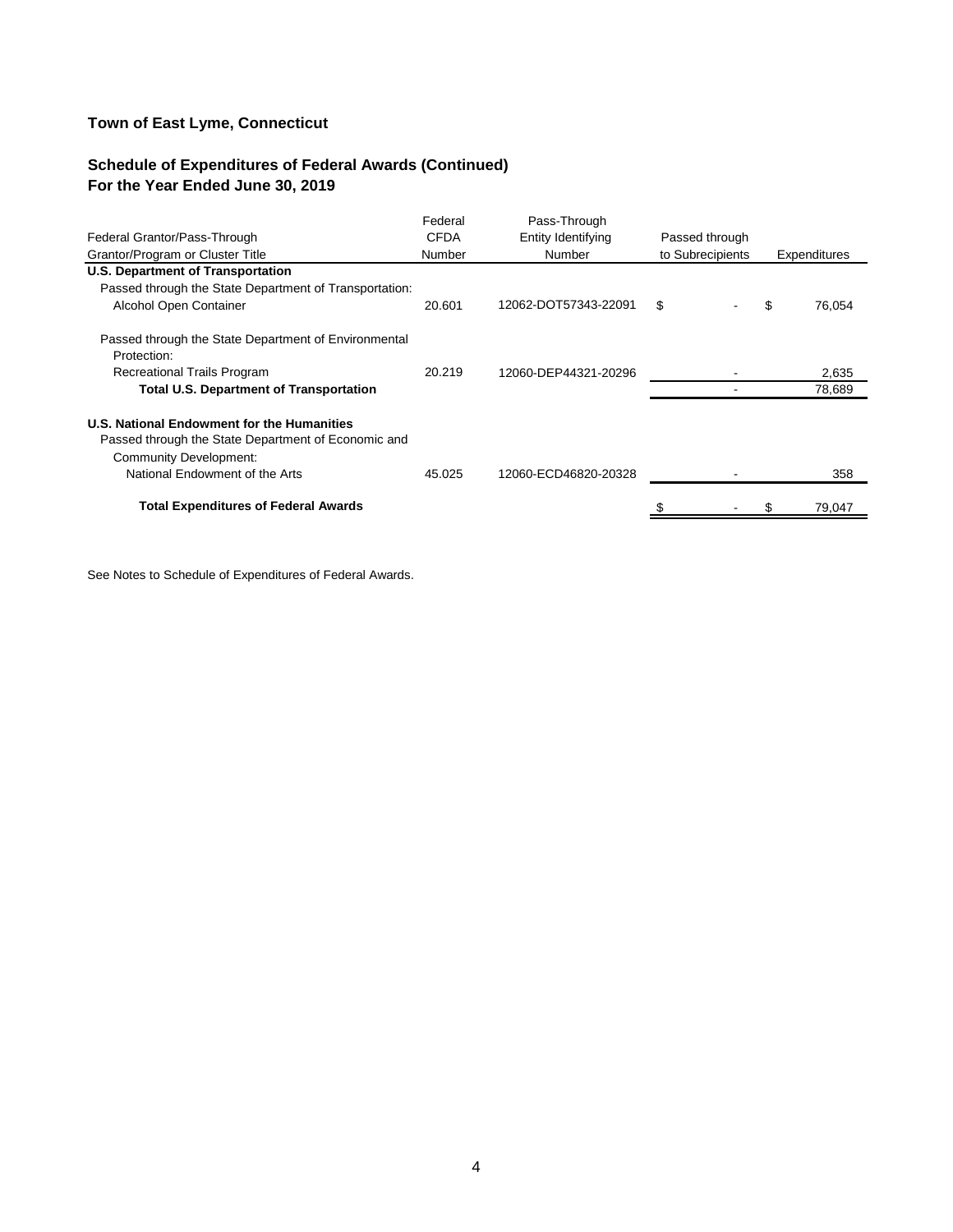#### **Notes to Schedule of Expenditures of Federal Awards For the Year Ended June 30, 2019**

#### **Note 1. Basis of Presentation**

The accompanying schedule of expenditures of federal awards (the Schedule) includes the federal grant activity of the Town of East Lyme, Connecticut (the Town) under programs of the federal government for the year ended June 30, 2019. The information in this Schedule is presented in accordance with the requirements of Title 2 U.S. Code of Federal Regulations Part 200, *Uniform Administrative Requirements, Cost Principles, and Audit Requirements for Federal Awards* (Uniform Guidance). Because the Schedule presents only a selected portion of the operations of the Town, it is not intended to and does not present the financial position, changes in net position, or cash flows of the Town.

#### **Note 2. Summary of Significant Accounting Principles**

Expenditures reported in the Schedule are recognized using the modified accrual basis of accounting. Such expenditures are reported following the cost principles contained in the Uniform Guidance, wherein certain types of expenditures are not allowable or are limited as to reimbursement.

#### **Note 3. Noncash Awards**

**U.S.D.A. contributions:** The United States Department of Agriculture makes available commodities for donations to schools. The amount of \$35,661 represents the market value of such commodities used during the period. This amount is included in the National School Lunch amount of the Child Nutrition Cluster.

#### **Note 4. Indirect Cost Recovery**

The Town of East Lyme, Connecticut, did not recover its indirect costs using the 10% de minimus indirect cost rate provided under Section 200.414 of the Uniform Guidance.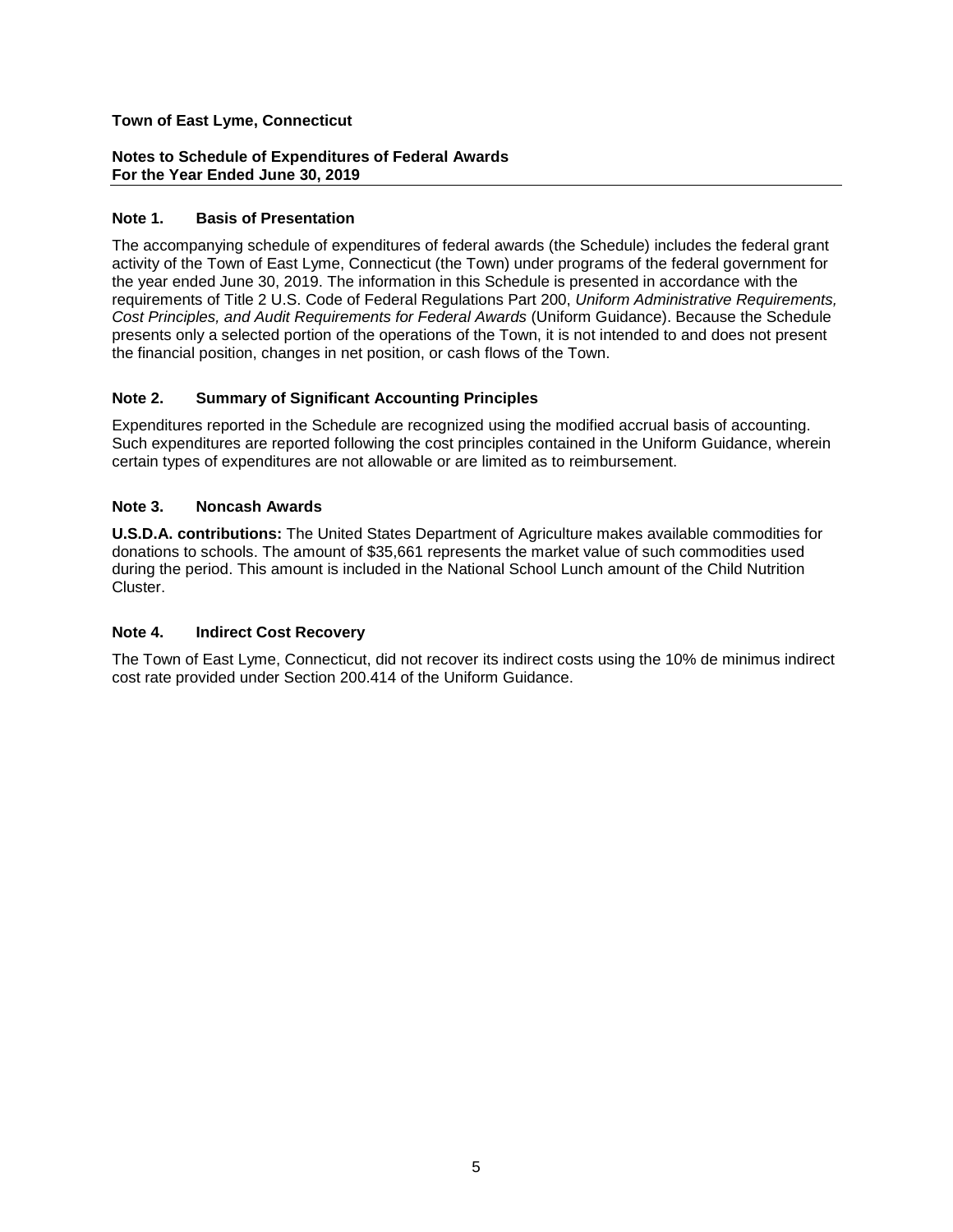## **Schedule of Findings and Questioned Costs For the Year Ended June 30, 2019** I. Summary of Auditor's Results *Financial Statements* Type of report the auditor issued on whether the financial statements audited were prepared in accordance with GAAP: Unmodified Internal Control Over Financial Reporting: • Material weakness(es) identified? The Material weakness of the Material Material Material Material Material Material Material Material Material Material Material Material Material Material Material Material Material Mate • Significant deficiency(ies) identified?  $X$  Yes None reported Noncompliance material to financial statements noted? Yes X No *Federal Awards* Internal control over major programs: Material weakness(es) identified? The Material weakness and identified? Wes X No • Significant deficiency(ies) identified? The Yes X None reported Type of auditor's report issued on compliance for major federal programs: unmodified • Any audit findings disclosed that are required to be reported in accordance with Section 2CFR<br>200.516(a)? Yes X No *Identification of Major Programs* CFDA Numbers Name of Federal Program or Cluster 84.173/84.027 Special Education Cluster 84.010 Title I Dollar threshold used to distinguish between type A and type B programs  $$750,000$ Auditee qualified as low-risk auditee? The Manus of the Yes X No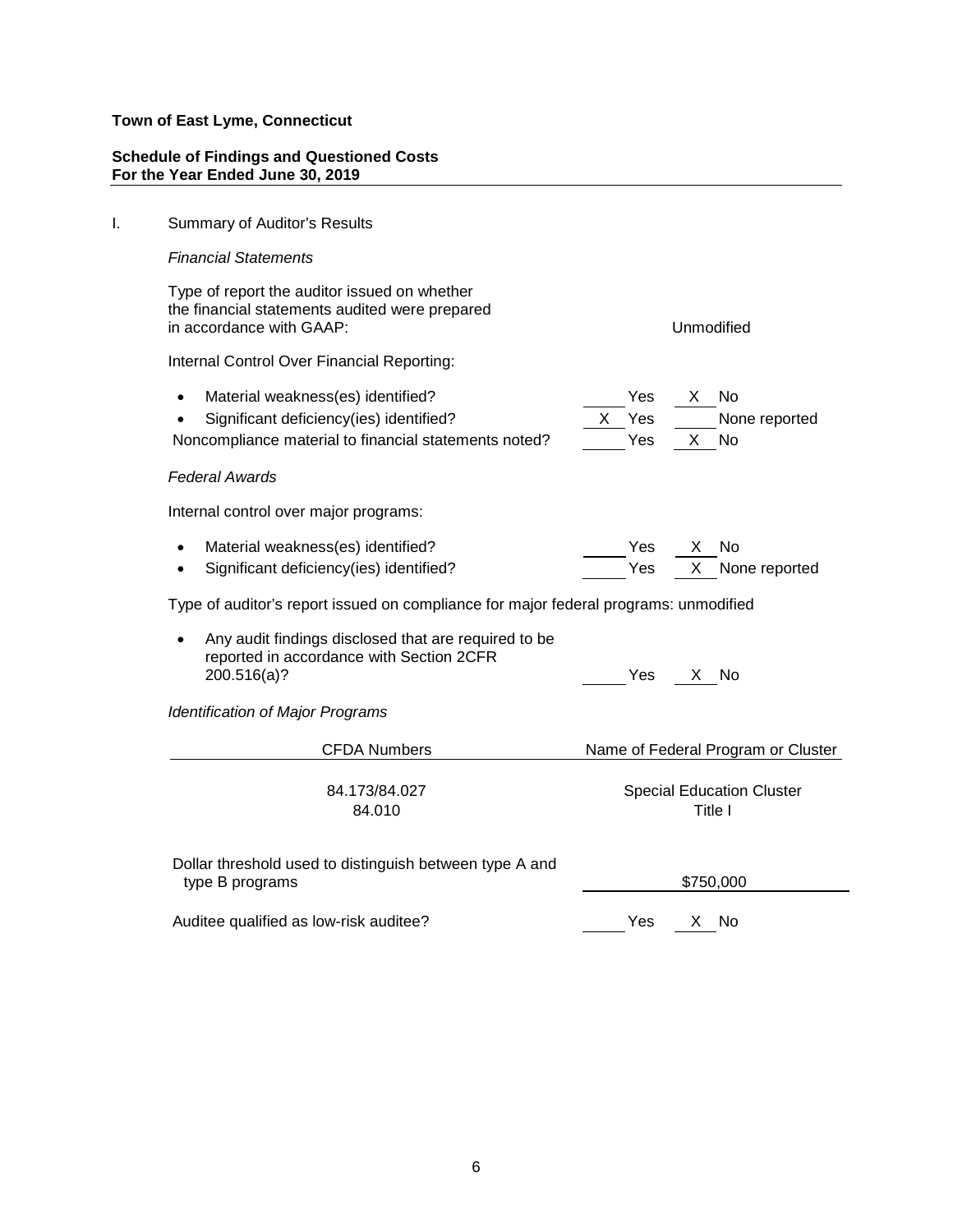#### **Schedule of Findings and Questioned Costs (Continued) For the Year Ended June 30, 2019**

#### II. Financial Statement Findings

#### **A. Deficiencies in Internal Control**

Significant Deficiencies in Internal Control

#### **2019-001. Federal Reporting Package**

#### **Criteria:**

In order to comply with federal guidelines, the Town needs to file its federal reporting package within nine months of year-end or thirty days after issuance.

#### **Condition:**

The Town did not file the 2018 and 2017 federal reporting package with the Federal Audit Clearinghouse within federal guidelines.

#### **Cause:**

Management did not commit adequate resources to enable completion of the financial statements in a timely manner.

#### **Effect:**

Management was not in compliance with federal guidelines, which could cause a reduction or loss in funding from Federal grantors.

#### **Recommendation:**

Management should complete required timeframes such that the federal reporting package be filed within 30 days after issuance or within nine months of year-end.

#### **Management Response:**

Management agrees with the finding.

#### B. **Compliance Findings**

No matters to report.

#### III. Federal Award Findings and Questioned Costs

No matters to report.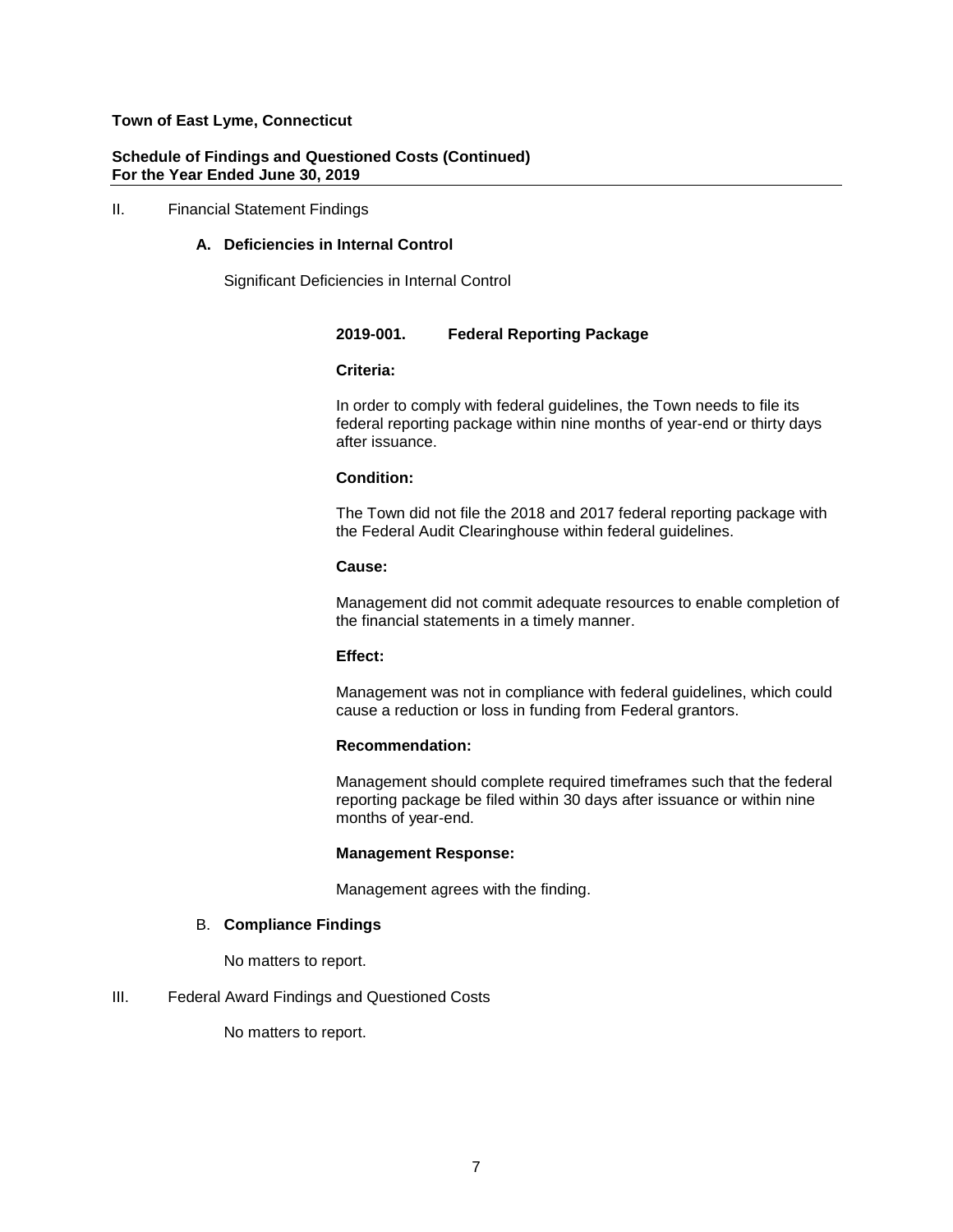#### **Summary of Prior Year Audit Findings For the Year Ended June 30, 2019**

#### **Financial Statement Findings**

#### 2018-001:

Audit Finding: There were numerous journal entries made to the final trial balances, resulting in significant changes from the preliminary trial balances.

Corrective Action: Corrected in current year.

#### IC2018-002:

Audit Finding: The Town did not file the federal reporting package with the Federal Audit Clearinghouse within federal guidelines.

Corrective Action: The finding has been repeated as 2019-001.

#### **Federal Single Audit Findings**

The prior year single audit disclosed no Federal single audit findings in the *Schedule of Findings and Questioned Costs* and no uncorrected or unresolved findings exist from the prior Federal Single Audit's *Summary of Prior Audit Findings*.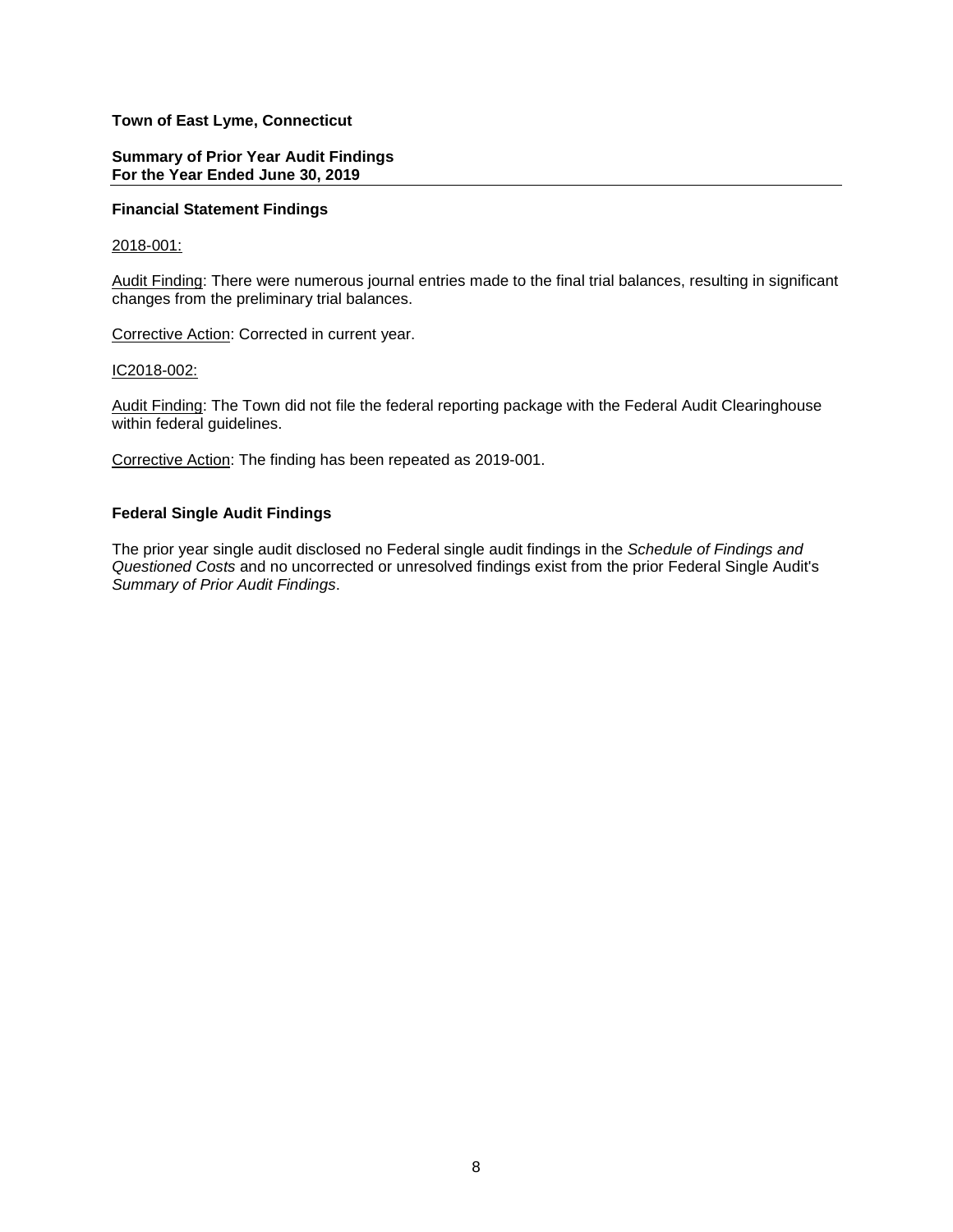

#### **Report on Internal Control Over Financial Reporting and on Compliance and Other Matters Based on an Audit of Financial Statements Performed in Accordance with** *Government Auditing Standards*

#### **Independent Auditor's Report**

To the Board of Finance Town of East Lyme, Connecticut

We have audited, in accordance with the auditing standards generally accepted in the United States of America and the standards applicable to financial audits contained in *Government Auditing Standards* issued by the Comptroller General of the United States, the financial statements of the governmental activities, the business-type activities, each major fund, and the aggregate remaining fund information of the Town of East Lyme, Connecticut (the Town) as of and for the year ended June 30, 2019, and the related notes to the financial statements, which collectively comprise the Town's basic financial statements, and have issued our report thereon dated February 27, 2020.

#### **Internal Control Over Financial Reporting**

In planning and performing our audit of the financial statements, we considered the Town's internal control over financial reporting (internal control) to determine the audit procedures that are appropriate in the circumstances for the purpose of expressing our opinions on the financial statements, but not for the purpose of expressing an opinion on the effectiveness of the Town's internal control. Accordingly, we do not express an opinion on the effectiveness of the Town's internal control.

A *deficiency in internal control* exists when the design or operation of a control does not allow management or employees, in the normal course of performing their assigned functions, to prevent, or detect and correct, misstatements on a timely basis. A *material weakness* is a deficiency, or a combination of deficiencies, in internal control, such that there is a reasonable possibility that a material misstatement of the entity's financial statements will not be prevented, or detected and corrected on a timely basis. A *significant deficiency* is a deficiency, or a combination of deficiencies, in internal control that is less severe than a material weakness, yet important enough to merit attention by those charged with governance.

Our consideration of internal control was for the limited purpose described in the first paragraph of this section and was not designed to identify all deficiencies in internal control that might be material weaknesses or significant deficiencies and therefore, material weaknesses or significant deficiencies may exist that have not been identified. Given these limitations, during our audit we did not identify any deficiencies in internal control that we consider to be material weaknesses. We did identify a certain deficiency in internal control, described in the accompanying schedule of findings and questioned costs that we consider to be a significant deficiency (2019-001).

THE POWER OF BEING UNDERSTOOD AUDIT | TAX | CONSULTING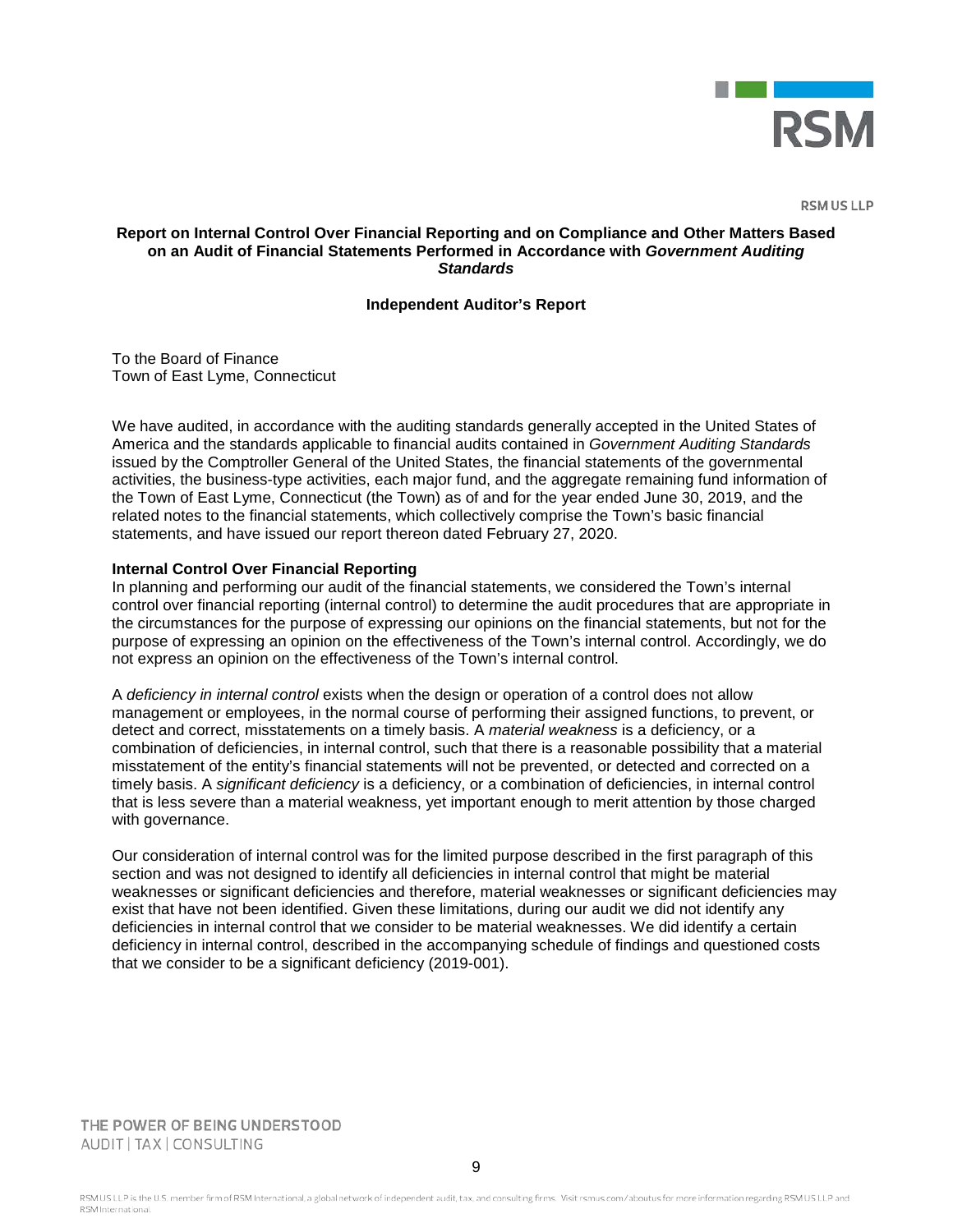#### **Compliance and Other Matters**

As part of obtaining reasonable assurance about whether the Town's financial statements are free from material misstatement, we performed tests of its compliance with certain provisions of laws, regulations, contracts, and grant agreements, noncompliance with which could have a direct and material effect on the determination of financial statement amounts. However, providing an opinion on compliance with those provisions was not an objective of our audit, and accordingly, we do not express such an opinion. The results of our tests disclosed no instances of noncompliance or other matters that are required to be reported under *Government Auditing Standards*.

#### **The Town of East Lyme, Connecticut's Response to Finding**

The Town of East Lyme, Connecticut's response to the finding identified in our audit is described in the accompanying schedule of findings and questioned costs. The Town of East Lyme, Connecticut's response was not subjected to the auditing procedures applied in the audit of the financial statements, and, accordingly, we express no opinion on it.

#### **Purpose of this Report**

The purpose of this report is solely to describe the scope of our testing of internal control and compliance and the results of that testing, and not to provide an opinion on the effectiveness of the Town's internal control or on compliance. This report is an integral part of an audit performed in accordance with *Government Auditing Standards* in considering the Town's internal control and compliance. Accordingly, this communication is not suitable for any other purpose.

**RSM US LLP** 

New Haven, Connecticut February 27, 2020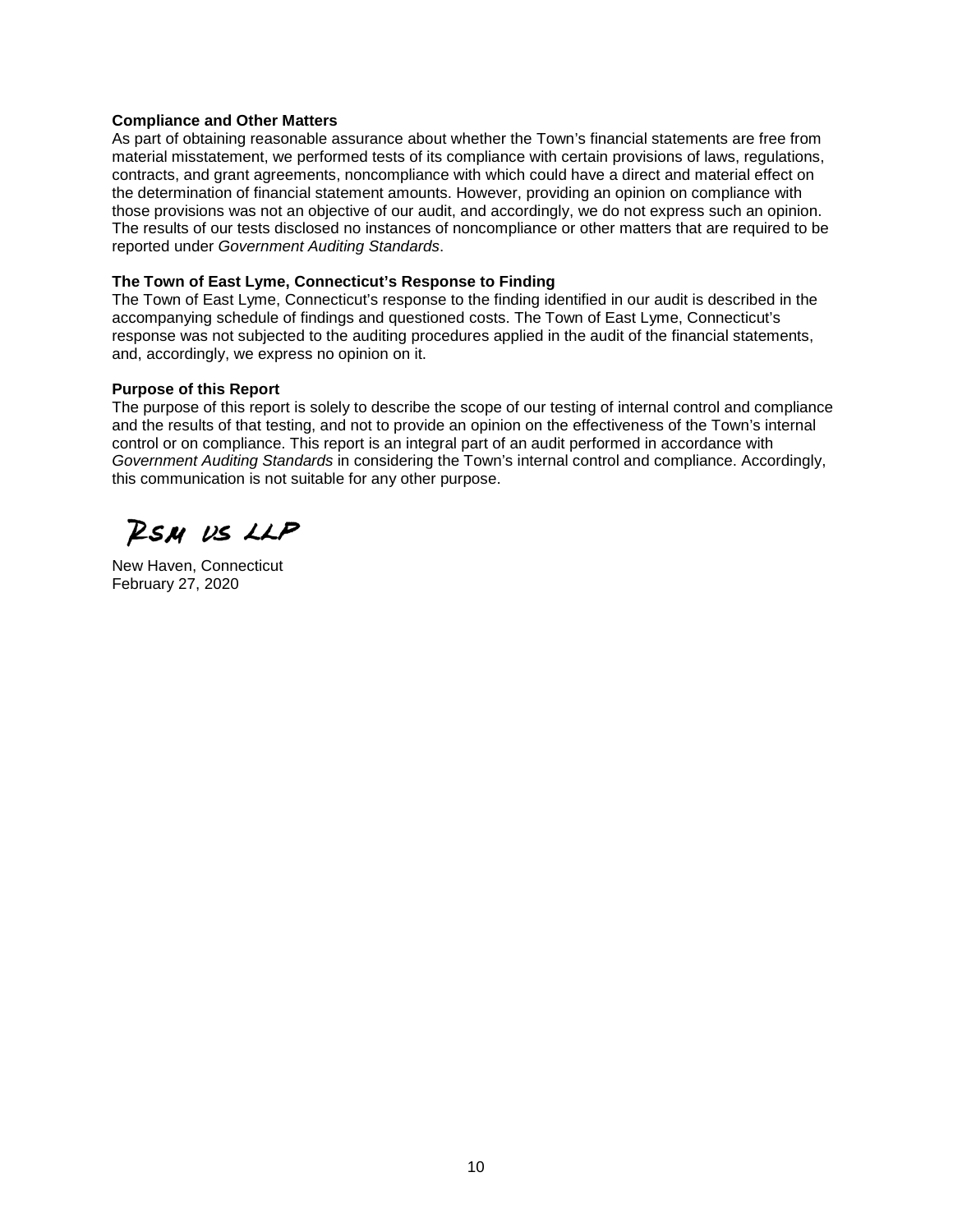

#### **Report on Compliance for Each Major State Program; Report on Internal Control over Compliance; and Report on the Schedule of Expenditures of State Financial Assistance Required by the State Single Audit Act**

**RSM US LLP** 

#### **Independent Auditor's Report**

To the Board of Finance Town of East Lyme, Connecticut

#### **Report on Compliance for Each Major State Program**

We have audited the Town of East Lyme, Connecticut's (the Town) compliance with the types of compliance requirements described in the Office of Policy and Management's *Compliance Supplement*  that could have a direct and material effect on each of the Town's major state programs for the year ended June 30, 2019. The Town's major state programs are identified in the summary of auditors' results section of the accompanying schedule of findings and questioned costs.

#### **Management's Responsibility**

Management is responsible for compliance with the requirements of laws, regulations, contracts and grants applicable to its state programs.

#### **Auditors' Responsibility**

Our responsibility is to express an opinion on compliance for each of the Town's major state programs based on our audit of the types of compliance requirements referred to above. We conducted our audit of compliance in accordance with auditing standards generally accepted in the United States of America; the standards applicable to financial audits contained in *Government Auditing Standards*, issued by the Comptroller General of the United States; and the State Single Audit Act (C.G.S. Sections 4-230 to 4- 236). Those standards and the State Single Audit Act require that we plan and perform the audit to obtain reasonable assurance about whether noncompliance with the types of compliance requirements referred to above that could have a direct and material effect on a major state program occurred. An audit includes examining, on a test basis, evidence about the Town's compliance with those requirements and performing such other procedures as we considered necessary in the circumstances.

We believe that our audit provides a reasonable basis for our opinion on compliance for each major state program. However, our audit does not provide a legal determination of the Town's compliance.

#### **Opinion on Each Major State Program**

In our opinion, the Town complied, in all material respects, with the types of compliance requirements referred to above that could have a direct and material effect on each of its major state programs for the year ended June 30, 2019.

THE POWER OF BEING UNDERSTOOD AUDIT | TAX | CONSULTING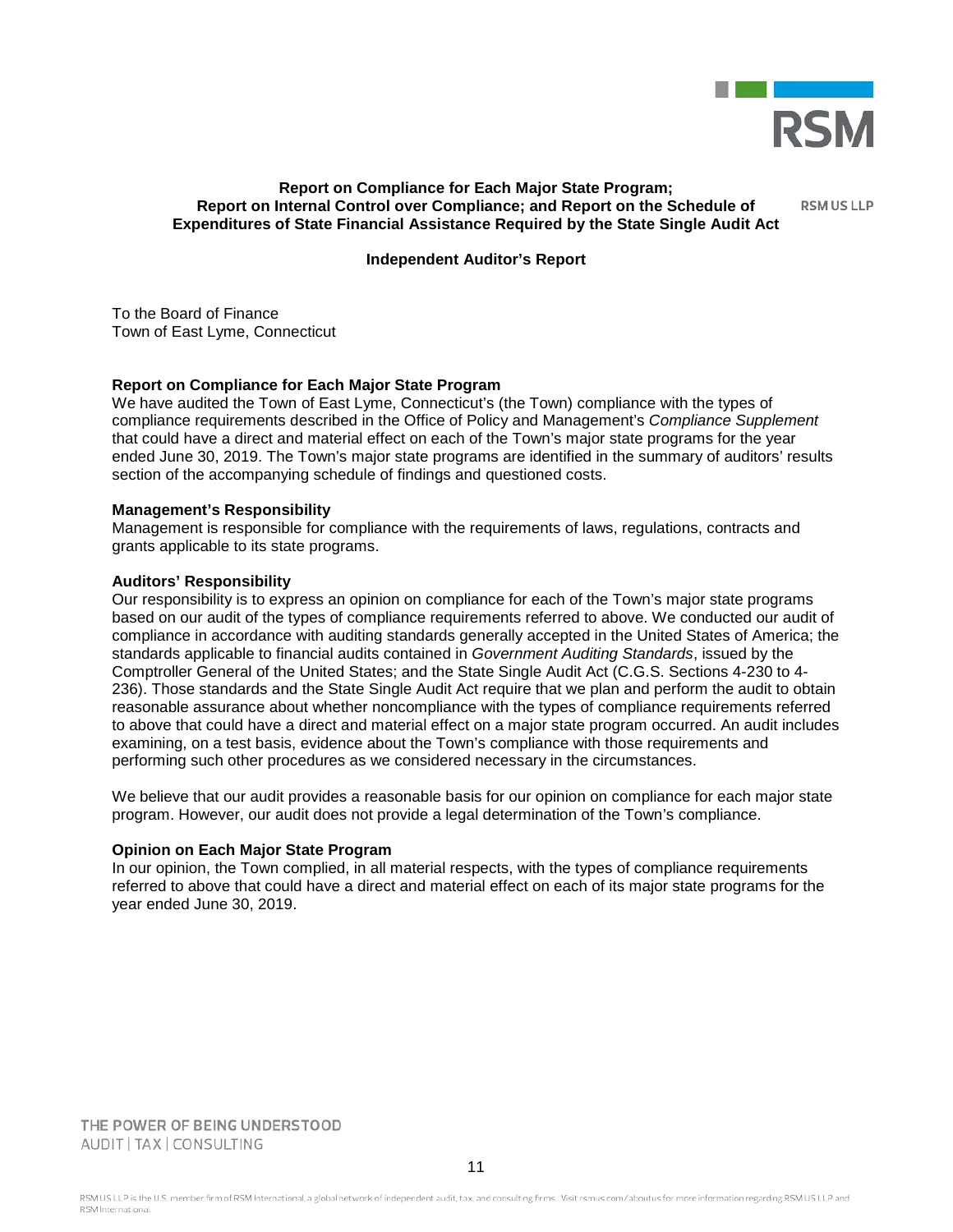#### **Report on Internal Control over Compliance**

Management of the Town, is responsible for establishing and maintaining effective internal control over compliance with the types of compliance requirements referred to above. In planning and performing our audit of compliance, we considered the Town's internal control over compliance with the types of requirements that could have a direct and material effect on each major state program to determine the auditing procedures that are appropriate in the circumstances for the purpose of expressing our opinion on compliance for each major state program and to test and report on internal control over compliance in accordance with the State Single Audit Act, but not for the purpose of expressing an opinion on the effectiveness of internal control over compliance. Accordingly, we do not express an opinion on the effectiveness of the Town's internal control over compliance.

A deficiency in internal control over compliance exists when the design or operation of a control over compliance does not allow management or employees, in the normal course of performing their assigned functions, to prevent, or detect and correct, noncompliance with a type of compliance requirement of a state program on a timely basis. A material weakness in internal control over compliance is a deficiency, or combination of deficiencies, in internal control over compliance such that there is a reasonable possibility that material noncompliance with a type of compliance requirement of a state program will not be prevented, or detected and corrected, on a timely basis.

A significant deficiency in internal control over compliance is a deficiency, or combination of deficiencies, in internal control over compliance with a type of compliance requirement of a state program that is less severe than a material weakness in internal control over compliance, yet important enough to merit attention by those charged with governance

Our consideration of internal control over compliance was for the limited purpose described in the first paragraph of this section and was not designed to identify all deficiencies in internal control over compliance that might be material weaknesses or significant deficiencies. We did not identify any deficiencies in internal control over compliance that we consider to be material weaknesses. However, material weaknesses may exist that have not been identified.

The purpose of this report on internal control over compliance is solely to describe the scope of our testing of internal control over compliance and the results of that testing based on the requirements of the State Single Audit Act. Accordingly, this report is not suitable for any other purpose.

#### **Report on Schedule of Expenditures of State Financial Assistance Required by the State Single Audit Act**

We have audited the financial statements of the governmental activities, the business type activities, each major fund, and the aggregate remaining fund information of the Town as of and for the year ended June 30, 2019, and the related notes to the financial statements, which collectively comprise the Town's basic financial statements. We have issued our report thereon dated February 27, 2020, which contained unmodified opinions on those financial statements. Our audit was conducted for the purpose of forming opinions on the financial statements that collectively comprise the Town's basic financial statements. The accompanying schedule of expenditures of state financial assistance is presented for purposes of additional analysis as required by the State Single Audit Act, and is not a required part of the basic financial statements. Such information is the responsibility of management and was derived from and relates directly to the underlying accounting and other records used to prepare the basic financial statements. The information has been subjected to the auditing procedures applied in the audit of the basic financial statements and certain additional procedures, including comparing and reconciling such information directly to the underlying accounting and other records used to prepare the basic financial statements or to the basic financial statements themselves, and other additional procedures in accordance with auditing standards generally accepted in the United States of America. In our opinion, the schedule of expenditures of state financial assistance is fairly stated in all material respects in relation to the basic financial statements as a whole.

**BSM US LLP** 

New Haven, Connecticut February 27, 2020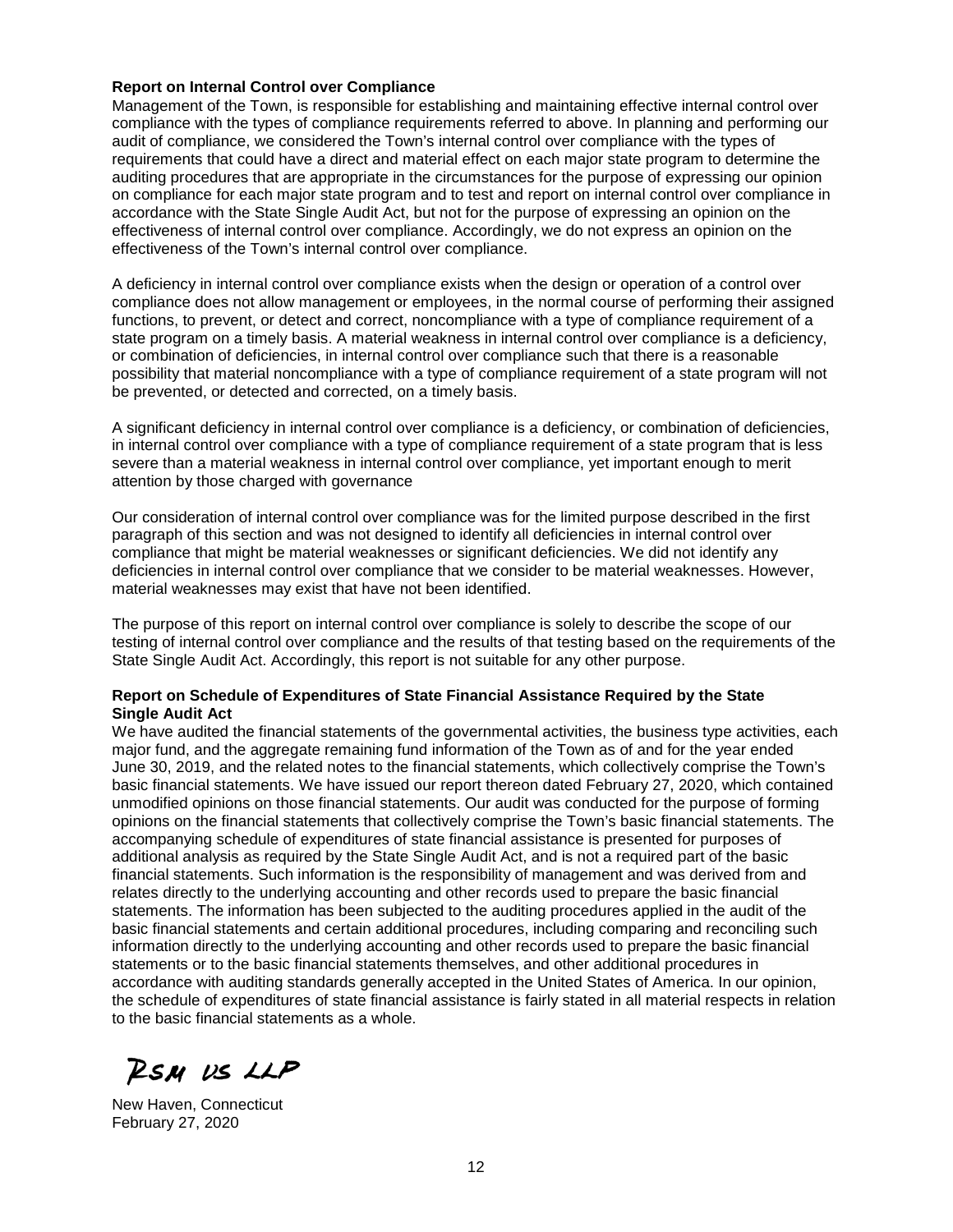## **Schedule of Expenditures of State Financial Assistance For the Year Ended June 30, 2019**

| State Grantor/Pass-Through                           | State Grant Program        | Passed through   |              |         |  |
|------------------------------------------------------|----------------------------|------------------|--------------|---------|--|
| Grantor/Program Title                                | <b>CORE-CT Number</b>      | to Subrecipients | Expenditures |         |  |
| <b>Office of Policy and Management</b>               |                            |                  |              |         |  |
| Reimbursement Property Tax Disability Exemption      | 11000-OPM20600-17011       | \$               | \$           | 1,413   |  |
| Property Tax Relief for Veterans                     | 11000-OPM20600-17024       |                  |              | 14,988  |  |
| Property Tax Relief State-Owned Property             | 11000-OPM20600-17004       |                  |              | 192,581 |  |
| Municipal Purposes and Projects                      | 12052-OPM20600-43587       |                  |              | 22,442  |  |
| Payment in Lieu of Taxes (PILOT) on Private Colleges | 11000-OPM20600-17006       |                  |              | 28,062  |  |
|                                                      |                            |                  |              | 259,486 |  |
| <b>Department of Education</b>                       |                            |                  |              |         |  |
| <b>Child Nutrition State Matching Grant</b>          | 11000-SDE64370-16211       |                  |              | 8,685   |  |
| <b>Healthy Foods Initiative</b>                      | 11000-SDE64370-16212       |                  |              | 16,548  |  |
| Youth Service Bureau Enhancement                     | 11000-SDE64370-16201       |                  |              | 5,753   |  |
| Youth Service Bureau                                 | 11000-SDE64370-17052       |                  |              | 19,480  |  |
| <b>School Breakfast</b>                              | 11000-SDE64000-17046       |                  |              | 14,489  |  |
| <b>Adult Education</b>                               | 11000-SDE64370-17030       |                  |              | 16,051  |  |
| <b>Talent Development</b>                            | 11000-SDE64370-12552       |                  |              | 5,455   |  |
| Magnet School                                        | 11000-SDE64370-17057       |                  |              | 46,800  |  |
|                                                      |                            |                  |              | 133,261 |  |
| <b>Department of Transportation</b>                  |                            |                  |              |         |  |
| Town Aid Road Grants-Municipal                       | 12052-DOT57131-43455-34005 |                  |              | 159,501 |  |
| Town Aid Road Grants-STO                             | 12052-DOT57131-43459-34005 |                  |              | 159,501 |  |
|                                                      |                            |                  |              | 319,002 |  |
|                                                      |                            |                  |              |         |  |
| <b>Department of Public Health</b>                   |                            |                  |              |         |  |
| Drinking Water State Revolving Fund                  | 21018-DPH48770-42319       |                  |              | 113,776 |  |
| Department of Economic and Community Development     |                            |                  |              |         |  |
| <b>Brownfield Remediation &amp; Development</b>      | 12060-ECD46260-35533       |                  |              | 4,520   |  |
| Small Town Economic Assistance                       | 11000-ECD46260-42411       |                  |              | 255,797 |  |
| <b>Arts Commission</b>                               | 11000-ECD46820-16258       |                  |              | 632     |  |
|                                                      |                            |                  |              | 260.949 |  |

(Continued)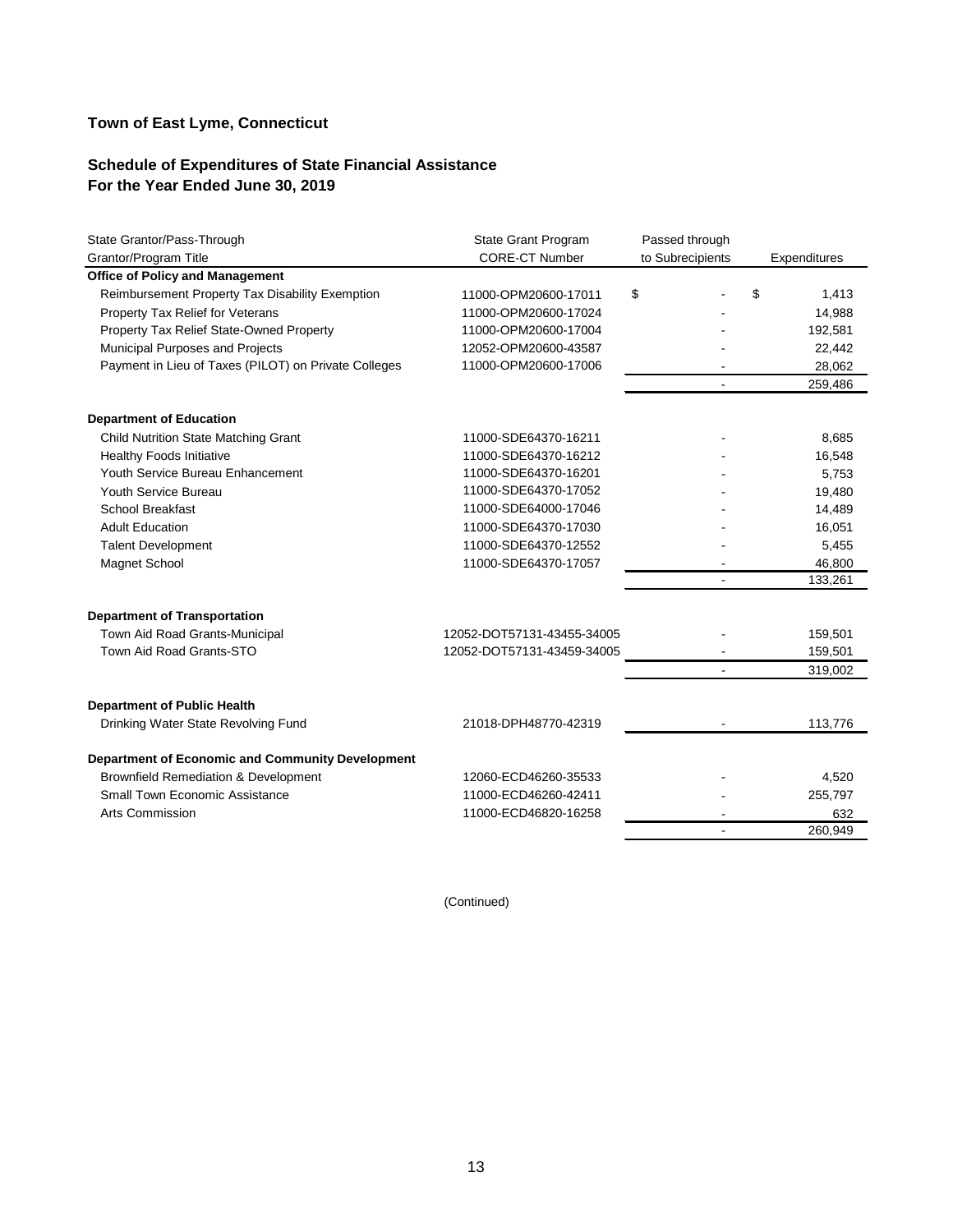## **Schedule of Expenditures of State Financial Assistance (Continued) For the Year Ended June 30, 2019**

| State Grantor/Pass-Through<br>Grantor/Program Title | <b>State Grant Program</b><br><b>CORE-CT Number</b> | Passed through<br>to Subrecipients |                 |  |
|-----------------------------------------------------|-----------------------------------------------------|------------------------------------|-----------------|--|
| <b>Department of Public Safety</b>                  |                                                     |                                    | Expenditures    |  |
| Enhanced 911 Telecomm Fund                          | 12060-DPS32740-35190                                | \$                                 | \$<br>1,600     |  |
| Fire Sch Train & Ed Extension                       | 12060-DPS32251-35180                                |                                    | 45              |  |
| Nuclear Emergency Safety Fund                       | 12060-DPS32982-90428                                |                                    | 72,362          |  |
| Drug Asset Forfeiture                               | 12060-DPS32155-35142                                |                                    | 1,002           |  |
|                                                     |                                                     |                                    | 75,009          |  |
|                                                     |                                                     |                                    |                 |  |
| <b>Connecticut State Library</b>                    |                                                     |                                    |                 |  |
| <b>Historic Documents Preservation Grants</b>       | 12060-CSL66094-35150                                |                                    | 4,500           |  |
| Department of Energy & Environmental Protection     |                                                     |                                    |                 |  |
| Passed through University of Connecticut            |                                                     |                                    |                 |  |
| Coastal Resilience Grant                            | KFS 6365830                                         |                                    | 50,000          |  |
|                                                     |                                                     |                                    |                 |  |
| <b>Total State Financial Assistance</b>             |                                                     |                                    |                 |  |
| <b>Before Exempt Programs</b>                       |                                                     |                                    | 1,215,983       |  |
| <b>Exempt Programs</b>                              |                                                     |                                    |                 |  |
| <b>Department of Education</b>                      |                                                     |                                    |                 |  |
| <b>Education Cost-sharing</b>                       | 11000-SDE64370-17041                                |                                    | 6,423,087       |  |
| Excess Cost - Student Based                         | 11000-SDE64370-17047                                |                                    | 440,939         |  |
| <b>Total Department of Education</b>                |                                                     |                                    | 6,864,026       |  |
| <b>Office of Policy and Management</b>              |                                                     |                                    |                 |  |
| Mashantucket Pequot/Mohegan Fund                    | 12009-OPM20600-17005                                |                                    | 270,204         |  |
| Municipal Stabilization Grant                       | 11000-OPM20600-17104                                |                                    | 524,097         |  |
| <b>Total Office of Policy and Management</b>        |                                                     |                                    | 794,301         |  |
|                                                     |                                                     |                                    |                 |  |
| <b>Office of Construction Services</b>              |                                                     |                                    |                 |  |
| School Construction- Principal                      | 13010-DAS27000-40901                                |                                    | 654,559         |  |
| <b>Total Exempt Programs</b>                        |                                                     |                                    | 8,312,886       |  |
| <b>Total State Financial Assistance</b>             |                                                     | \$                                 | \$<br>9,528,869 |  |

See Notes to Schedule of Expenditures of State Financial Assistance.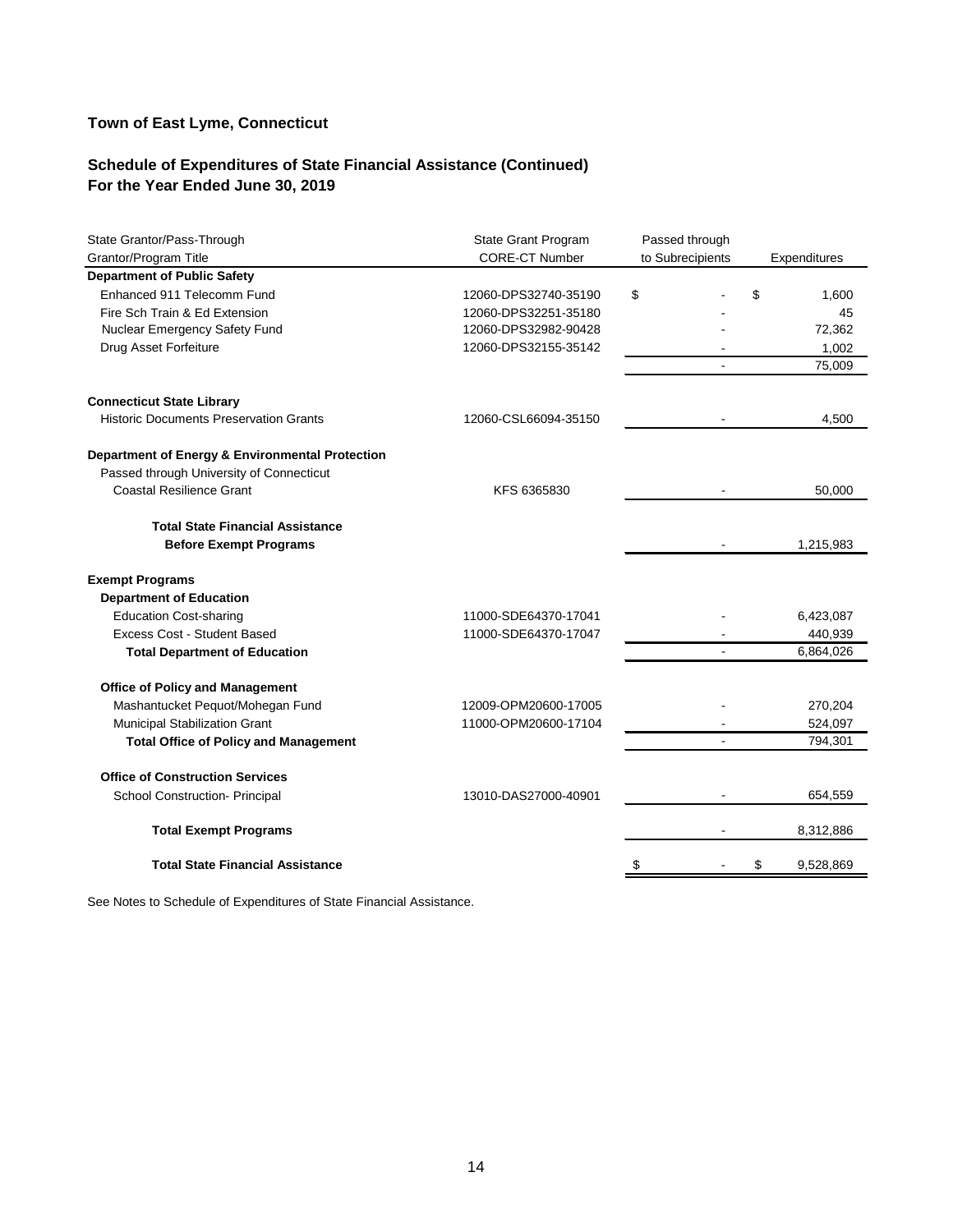#### **Notes to Schedule of Expenditures of State Financial Assistance For the Year Ended June 30, 2019**

#### **Note 1. Basis of Presentation**

The accompanying schedule of expenditures of state financial assistance (the Schedule) includes the state grant activity of the Town of East Lyme, Connecticut (the Town), under programs of the State of Connecticut for the fiscal year ended June 30, 2019. Various departments and agencies of the State of Connecticut have provided financial assistance through grants and other authorizations in accordance with the General Statutes of the State of Connecticut. Because the Schedule presents only a selected portion of the operations of the Town, it is not intended to, and does not, present the financial position, changes in fund balance, and changes in net position or cash flows of the Town.

#### **Note 2. Summary of Significant Accounting Policies**

The accounting policies of the Town conform to accounting principles generally accepted in the United States of America as applicable to governmental organizations, and accordingly, expenditures and revenues are recognized on the modified accrual basis of accounting. The information in the Schedule is presented based upon regulations established by the State of Connecticut, Office of Policy and Management.

In accordance with Section 4-236-22 of the Regulations to the State Single Audit Act, certain grants are not dependent on expenditure activity and, accordingly, are considered to be expended in the fiscal year of receipt. These grant program receipts are reflected in the expenditures column of the Schedule.

#### **Note 3. Loan Programs**

In accordance with Section 4-236(a)(4)(F) of the Regulations to the State Single Audit Act, the notes to the schedule of expenditures of state financial assistance shall include loans and loan activities. The following is a summary of the various loan program activity for the year ended June 30, 2019:

| Department of Energy and Environmental Protection: |
|----------------------------------------------------|
|----------------------------------------------------|

| Clean Water Funds          | <b>Issue</b><br>Date | Interest<br>Rate | Original<br>Amount | Balance<br>July 1, 2018 |      | Issued                   | Retired                  |   | Balance<br>June 30, 2019 |
|----------------------------|----------------------|------------------|--------------------|-------------------------|------|--------------------------|--------------------------|---|--------------------------|
| 6865-3100-888              |                      |                  |                    |                         |      |                          |                          |   |                          |
|                            |                      |                  |                    |                         |      |                          |                          |   |                          |
| 2010-8003                  | 12/28/2011           | 2.06%            | \$<br>401.454      | \$<br>276.548           | - \$ | $\sim$                   | \$<br>18.751             | S | 257.797                  |
| 2012-7010                  | 6/30/2013            | 2.00%            | 360,516            | 272,711                 |      | $\overline{\phantom{0}}$ | 16,377                   |   | 256,334                  |
| Interim Funding Obligation | 4/18/2017            | 2.00%            | 390.870            | 296.365                 |      | 49.278                   | 345,643                  |   | $\blacksquare$           |
| 2017-7057                  | 9/28/2018            | 2.00%            | 345,643            | ۰                       |      | 345.643                  | $\overline{\phantom{0}}$ |   | 345,643                  |
| Total                      |                      |                  |                    | 845.624                 |      | 394.921                  | \$<br>380,771            | S | 859.774                  |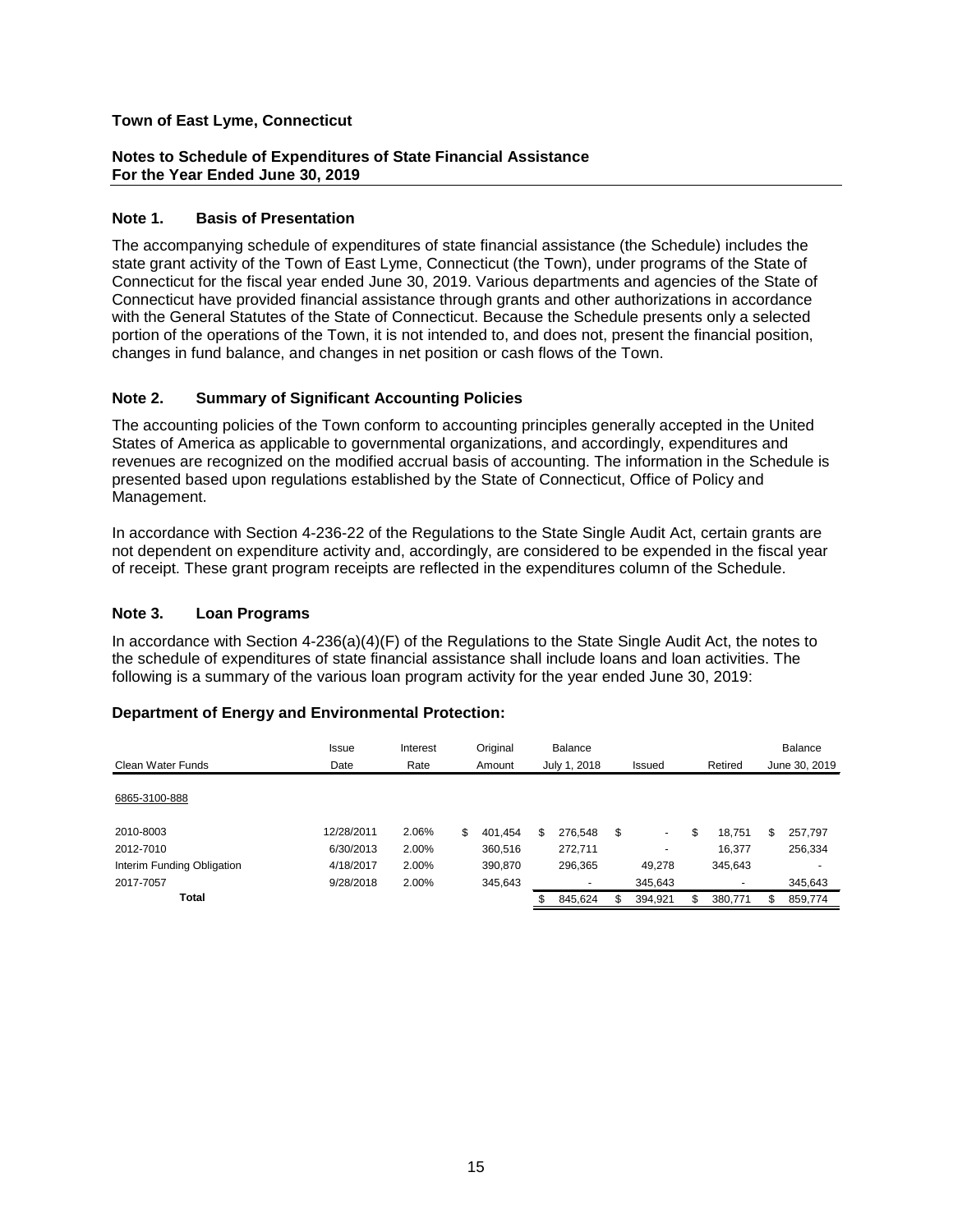#### **Schedule of State Single Audit Compliance Findings and Questioned Costs For the Year Ended June 30, 2019**

#### **I. Summary of Auditor's Results**

#### *Financial Statements*

Type of auditor's opinion issued: Unmodified

Internal control over financial reporting:

| • Material weakness(es) identified?                                             | Yes X No |                                                                                                                |
|---------------------------------------------------------------------------------|----------|----------------------------------------------------------------------------------------------------------------|
| $\Omega$ . The same is the same in $\Omega$ is $\Omega$ is the same in $\Omega$ |          | in March 1979, and the contract in the March 1980 State of the Contract of the Contract of the Contract of the |

• Significant deficiency(ies) identified?  $\frac{X}{X}$  Yes  $\frac{N}{X}$  None reported Noncompliance material to financial statements noted?  $\frac{X}{X}$  Yes  $\frac{X}{X}$  No Noncompliance material to financial statements noted?

#### *State Financial Assistance*

Internal control over major programs:

• Material weakness(es) identified?<br>
• Significant deficiency(ies) identified?<br>
• Significant deficiency(ies) identified?<br>
• Yes X None reported • Significant deficiency(ies) identified?

Type of auditor's opinion issued on compliance for major programs: Unmodified

• Any audit findings disclosed that are required to be reported in accordance with Section 4-236-24 of the Regulations to the State Single Audit Act? Yes X No

The following schedule reflects the major programs included in the State Single Audit:

|                                                             | State Core-CT              |    |                     |
|-------------------------------------------------------------|----------------------------|----|---------------------|
| State Grantor and Program                                   | Number                     |    | <b>Expenditures</b> |
| <b>Office of Policy and Management</b>                      |                            |    |                     |
| <b>Property Tax Relief State-Owned Property</b>             | 11000-OPM20600-17004       | \$ | 192.581             |
| <b>Department of Transportation</b><br>Town Aid Road Grants | 12052-DOT57131-43459/43455 |    | 319.002             |
| <b>Department of Economic and Community Development</b>     |                            |    |                     |
| Small Town Economic Assistance Program (STEAP)              | 11000-ECD46260-42411       |    | 255,797             |
| Dollar threshhold used to distinguish between<br>$\bullet$  |                            |    |                     |
| type A and Type B programs:                                 |                            |    |                     |

#### **II**. **Financial Statement Findings**

- We issued report, dated February 27, 2020, on internal control over financial reporting and compliance and other matters based on an audit of the basic financial statements performed in accordance with *Government Auditing Standards*.
- Our report on compliance reported no reportable instances of noncompliance.
- Our report on internal control over financial reporting disclosed one matter (2019-001)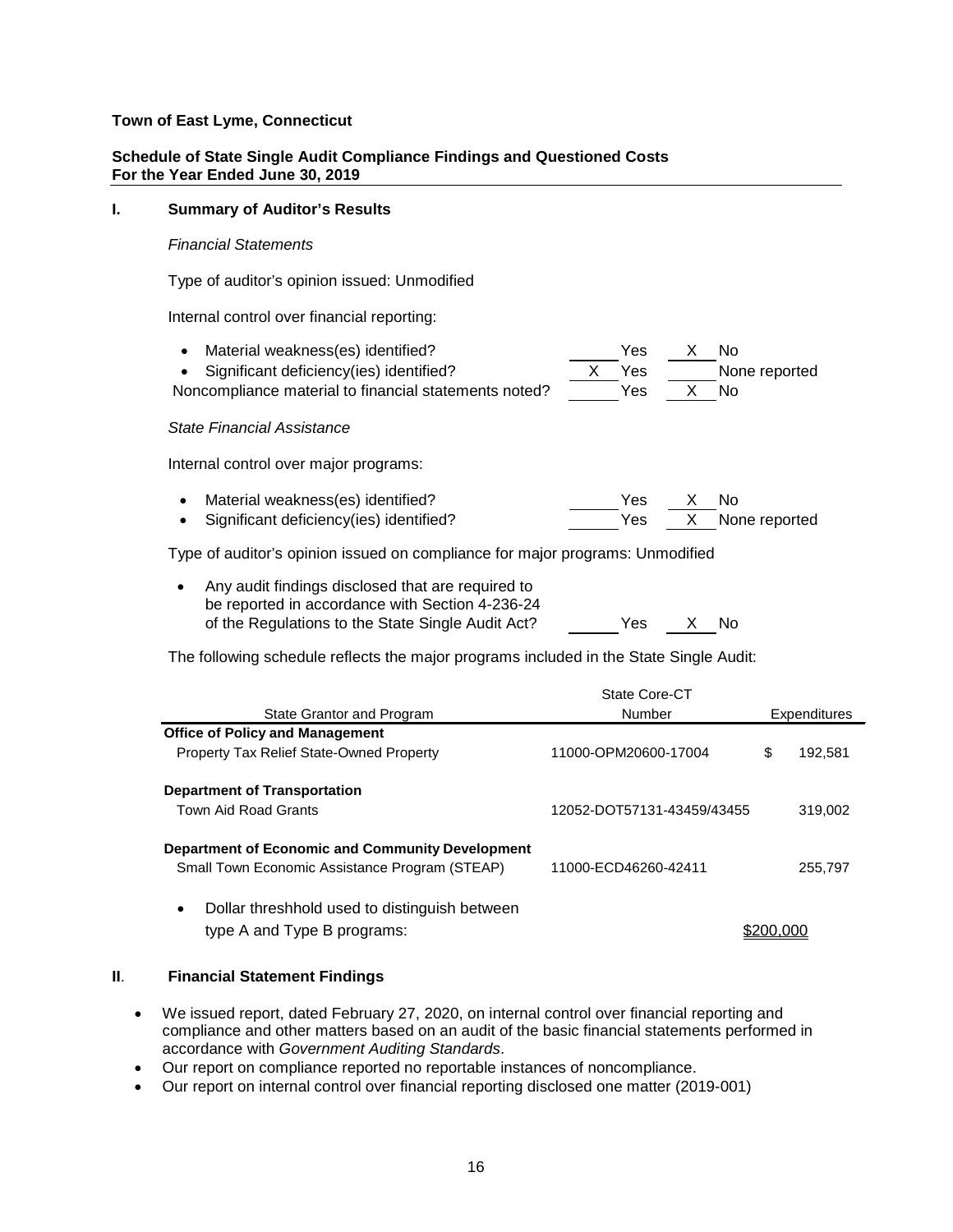**Schedule of State Single Audit Compliance Findings and Questioned Costs For the Year Ended June 30, 2019**

## **III. State Financial Assistance Findings and Questioned Costs**

No matters to report.